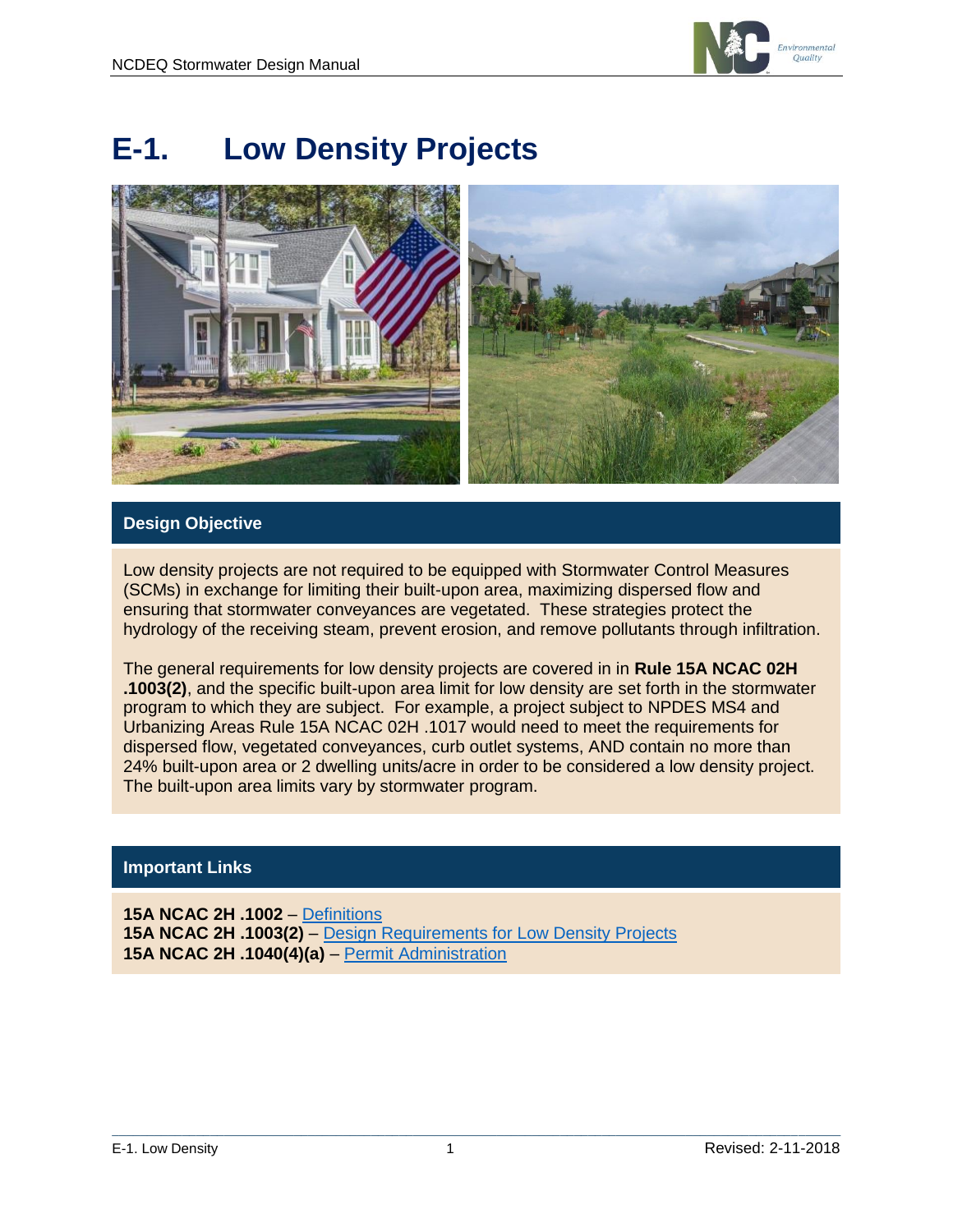

**15A NCAC 2H .1003(1): CALCULATION OF PROJECT DENSITY.** The following requirements shall apply to the calculation of project density: (a) Project density shall be calculated as the total built-upon area divided by the total project area; (b) A project with existing development may use the calculation method in Sub- Item (1)(a) or shall have the option of calculating project density as the difference of total built-upon area minus existing built-upon area divided by the difference of total project area minus existing built-upon area; (c) Total project area shall exclude the following: (i) areas below the Normal High Water Line (NHWL); and (ii) areas defined as "coastal wetlands" pursuant to 15A NCAC 07H .0205, herein incorporated by reference, including any subsequent amendments and editions, and may be accessed at no cost at http://reports.oah.state.nc.us/ncac.asp as measured landward from the Normal High Water (NHW) line; and (d) On a case-by-case basis as determined by the Division during application review, projects may be considered to have both high and low density areas based on one or more of the following criteria: (i) natural drainage area boundaries; (ii) variations in land use throughout the project; and (iii) construction phasing.

"*Project" means the proposed development activity for which an applicant is seeking a stormwater permit from the state or other entity in accordance with this Section. "Project" shall exclude any land adjacent to the area disturbed by the project that has been counted as pervious by any other development regulated under a federal, State, or local stormwater regulation. Owners and developers of large developments consisting of many linked projects may consider developing a master plan that illustrates how each project fits into the design of the large development.* [15A NCAC 2H .1002(38)]

It is up to the applicant to determine what the project boundary shall be for a given application. However, when a project is part of a larger "**common plan of development"** will be permitted per the density of the larger common plan of development. It is also possible, on a case-bycase basis, for the state to permit a project that is partially high and partially low density. It is up to the applicant to propose how such a project will be designed and maintained.

*"Common plan of development" means a site where multiple and distinct development activities may be taking place at different times on different schedules but governed by a single development plan regardless of ownership of the parcels. Information that may be used to determine a "common plan of development" include plats, blueprints, marketing plans, contracts, building permits, public notices of hearings, zoning requests, and infrastructure development plans.* [15A NCAC 2H .1002(8)]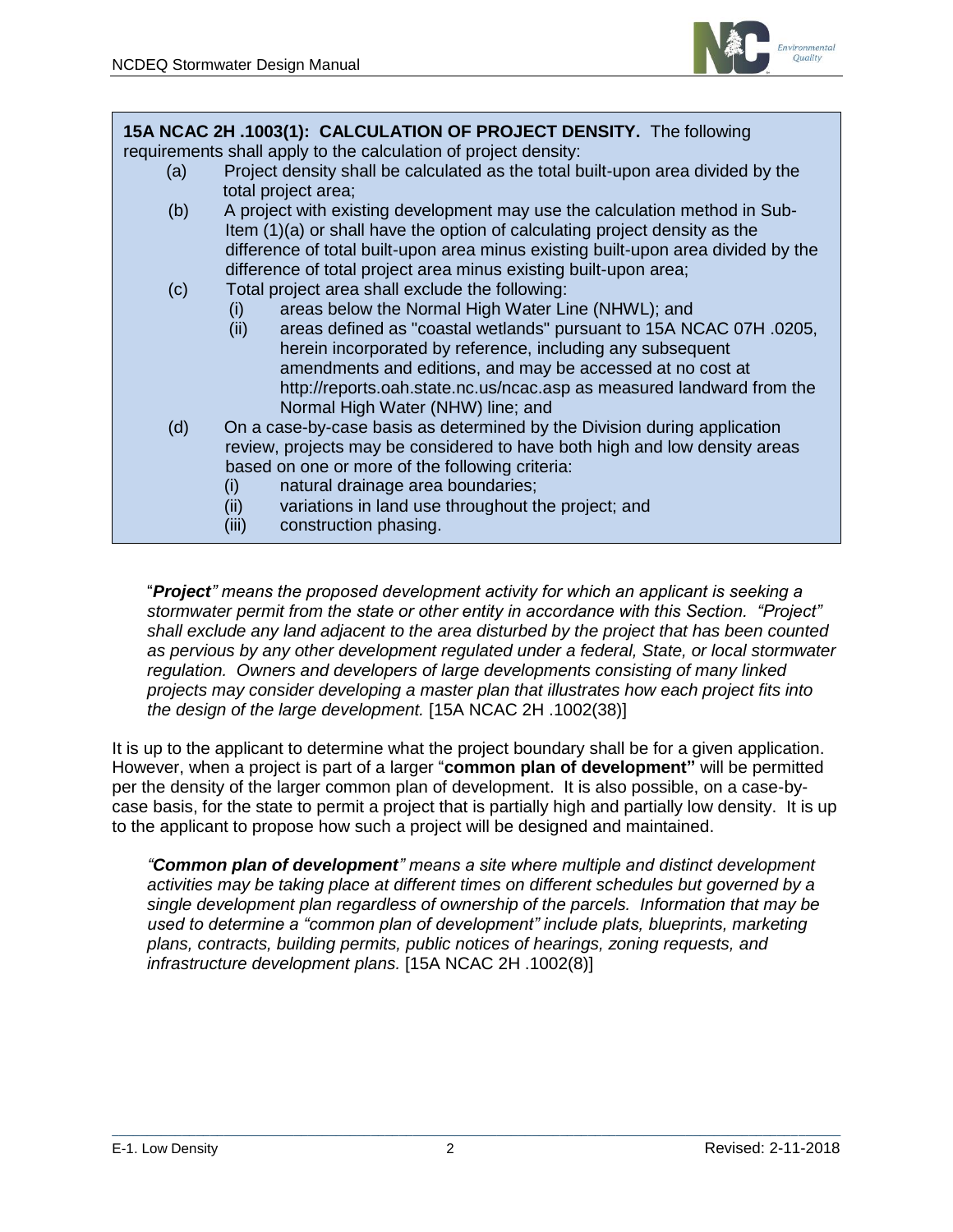

**15A NCAC 2H .1003(2)(a): DENSITY THRESHOLDS.** Low density projects shall not exceed the low-density development thresholds set forth in the stormwater programs to which they are subject pursuant to Rules .1017, .1019, and .1021 of this Section. For projects subject to the requirements for Non-Coastal High Quality Waters and Outstanding Resource Waters, dwelling unit per acre may be used instead of density to establish low density status for single-family detached residential development as set forth in Rule .1021 in this Section.

| <b>Stormwater Program</b>        | <b>Maximum Percent BUA for Low Density</b>                    |
|----------------------------------|---------------------------------------------------------------|
| MS4 Stormwater                   | 24%                                                           |
| Coastal County - SA              | 12%                                                           |
| Coastal County - Freshwater ORW  | 12%                                                           |
| Coastal County - Other           | 24%                                                           |
| Non-Coastal County – ORW and HQW | 12%                                                           |
| <b>Water Supply Watershed</b>    | Varies based on WS classification;<br>see 15A NCAC 02H Rules. |

## *Table 1: Thresholds for Low Density Projects*

If a low-density project is modified such that the low-density threshold is exceeded, then the entire project may become subject to high density stormwater management requirements.

**15A NCAC 2H .1003(2)(b): DISPERSED FLOW.** Projects shall be designed to maximize dispersed flow through vegetated areas and minimize channelization of flow.

*"Dispersed flow" means uniform shallow flow that is conveyed to a vegetated filter strip as defined in Rule .1059 of this Section, another vegetated area, or stormwater control measure. The purpose of "dispersed flow" is to remove pollutants through infiltration and settling, as well as to reduce erosion prior to stormwater reaching surface waters.* [15A NCAC 2H .1002(13)]

This Sub-item speaks to the objective of low density development; that is, to replicate the predevelopment hydrology and water quality as much as possible by sending stormwater from the BUA on the site to vegetated areas where it will be infiltrated and evapo-transpired rather than being discharged to adjacent waters as surface runoff. It is also recommended that roof drains terminate at the landward edge of the vegetated setback.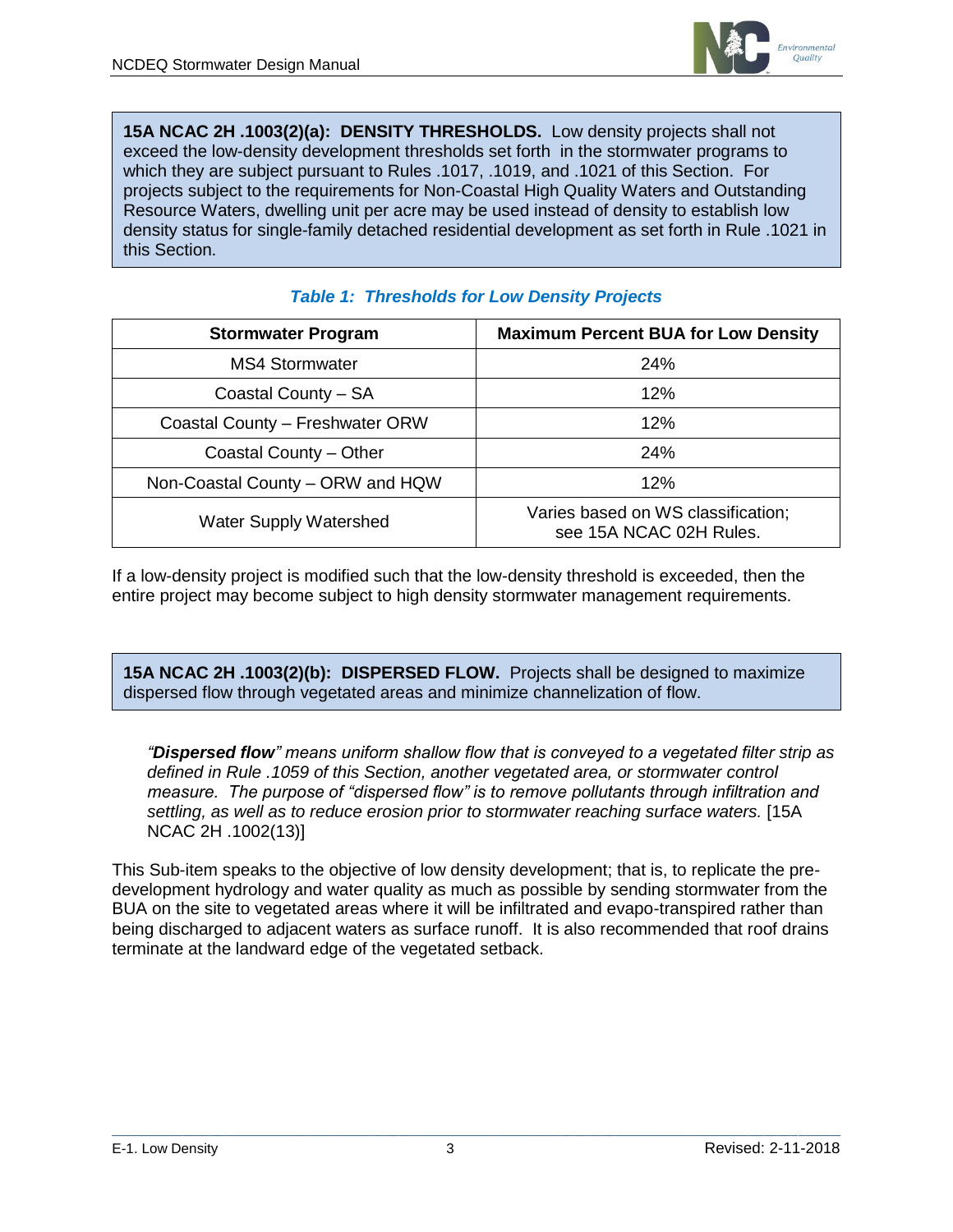

**15A NCAC 2H .1003(2)(c): VEGETATED CONVEYANCES.** Stormwater that cannot be released as dispersed flow shall be transported by vegetated conveyances. A minimal amount of non-vegetated conveyances for erosion protection or piping for driveways or culverts under a road shall be allowed by the permitting authority when it cannot be avoided. Vegetated conveyances shall meet the following requirements:

- (i) Side slopes shall be no steeper than 3:1 (horizontal to vertical) unless it is demonstrated to the permitting authority that the soils and vegetation will remain stable in perpetuity based on engineering calculations and on-site soil investigation; and
- (ii) The conveyance shall be designed so that it does not erode during the peak flow from the 10-year storm as demonstrated by engineering calculations.

*"Vegetated conveyance" means a permanent, designed waterway lined with vegetation that is used to convey stormwater runoff at a non-erosive velocity within or away from a developed area.* [15A NCAC 2H .1002(52)]

Piping of stormwater is not allowed except the minimum necessary to direct runoff beneath a short run of pavement such as an access road or driveway. Filling in vegetated conveyances (ditches, swales, etc.) after the project is built is strictly prohibited. If a low-density development project is later modified such that stormwater is no longer transported by vegetated conveyances, the entire site may become subject to high density stormwater management requirements.

It is recommended that an operation and maintenance (O&M) plan be provided for vegetated conveyances. The O&M plan should include the following:

- inspection schedule;
- maintenance schedule that includes mowing and maintenance of side slopes in accordance with approved plans; and
- maintenance procedures that shall be taken to return the vegetated conveyance to design specifications if a failure occurs such as for sediment removal, revegetation of side slopes, repair of eroded areas.

O&M plans should be signed by the owner and notarized. It is also recommended that O&M plans be referenced on the project plat.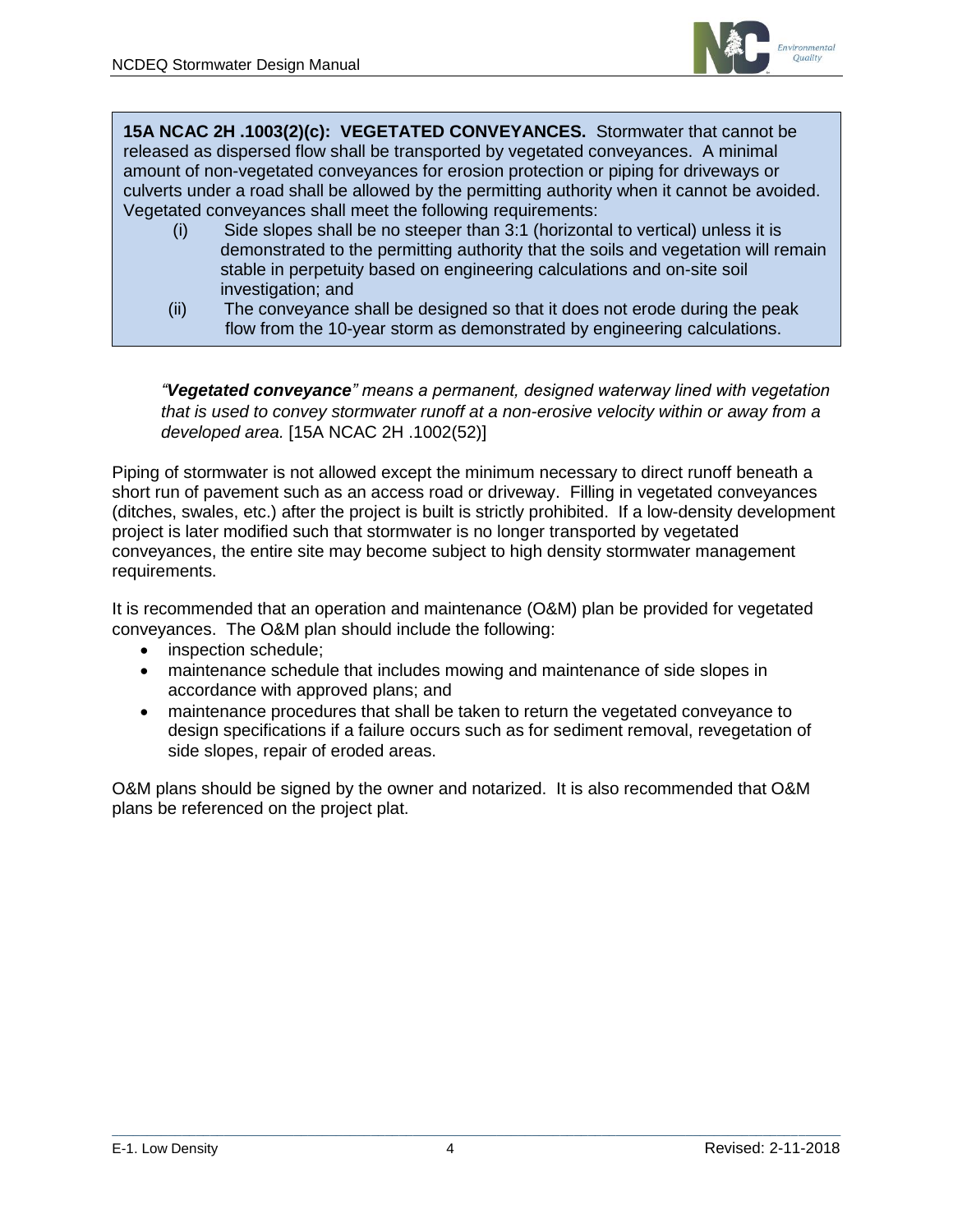

**15A NCAC 2H .1003(2)(d): CURB OUTLET SYSTEMS.** Low density projects may use curb and gutter with outlets to convey stormwater to grassed swales or vegetated areas. Requirements for these curb outlet systems [are] shall be as follows:

- (i) The curb outlets shall be designed such that the swale or vegetated area can carry the peak flow from the 10-year storm at a non-erosive velocity;
- (ii) The longitudinal slope of the swale or vegetated area shall not exceed five percent, except where not practical due to physical constraints. In these cases, devices to slow the rate of runoff and encourage infiltration to reduce pollutant delivery shall be provided;
- (iii) The swale's cross-section shall be trapezoidal with a minimum bottom width of two feet;
- (iv) The side slopes of the swale or vegetated area shall be no steeper than 3:1 (horizontal to vertical);
- (v) The minimum length of the swale or vegetated area shall be 100 feet; and
- (vi) Low density projects may use treatment swales designed pursuant to Rule .1061 of this Section in lieu of the requirements specified in Sub-Item (i) through (v) of this Rule.

*"Curb outlet system" means curb and gutter with breaks or other outlets used to convey stormwater runoff to vegetated conveyances or other vegetated areas.* [15A NCAC 2H .1002(9)]

#### *Figure 2: Curb break that allows stormwater to run into the vegetated area before it reaches the sewer*

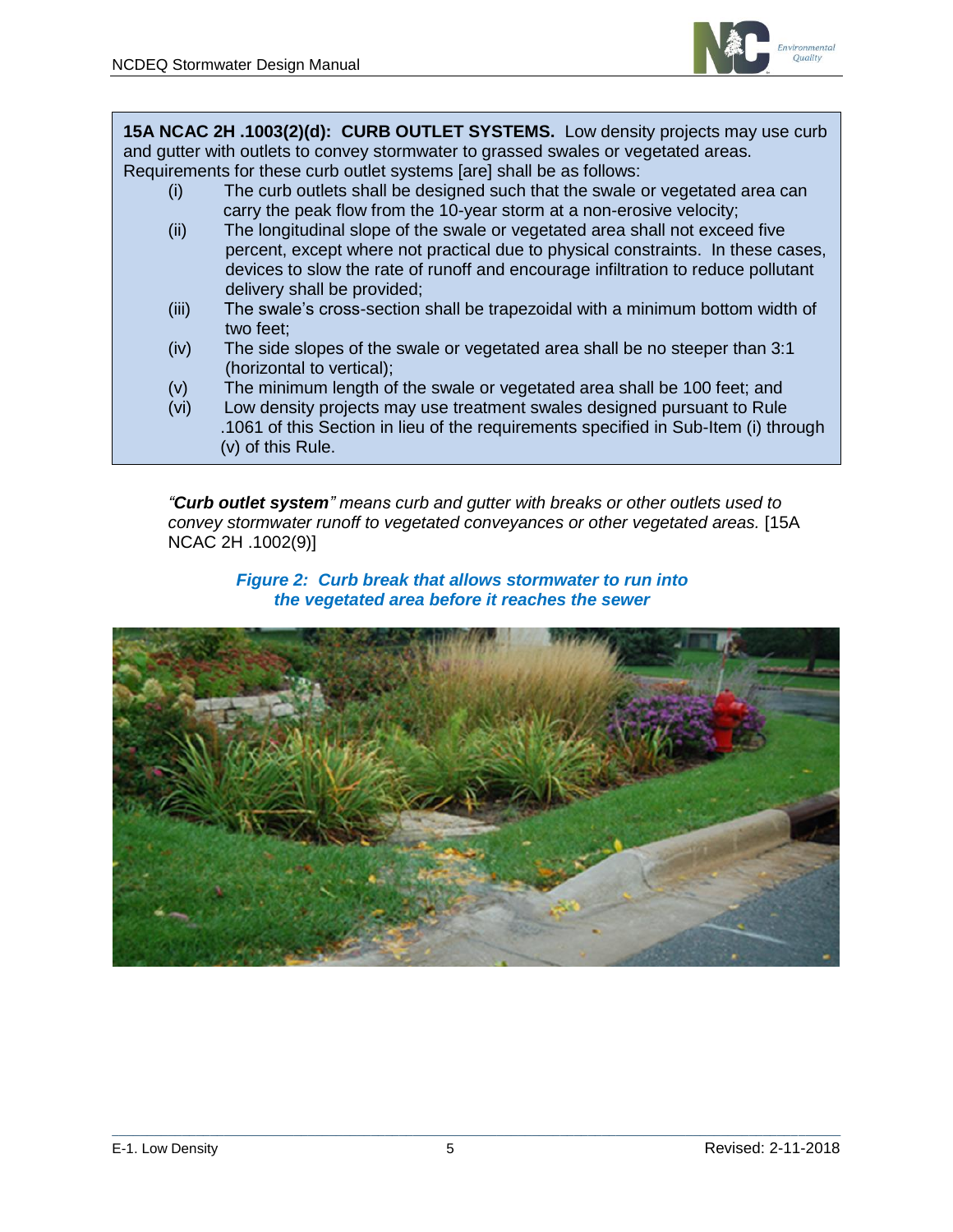

**REQUIREMENT 15A NCAC 2H .1003(4): VEGETATED SETBACKS.** Vegetated setbacks shall be required adjacent to waters as specified in the stormwater rules to which the project is subject pursuant to this Section, in addition to the following requirements applicable to all vegetated setbacks:

- (a) The width of a vegetated setback shall be measured horizontally from the normal pool elevation of impounded structures, from the top of bank of each side of streams or rivers, and from the mean high waterline of tidal waters, perpendicular to the shoreline;
- (b) Vegetated setbacks may be cleared or graded, but shall be replanted and maintained in grass or other vegetation;
- (c) Built-upon area that meets the requirements of G.S. 143-214.7(b2)(2) shall be allowed within the vegetated setback.
- (d) Built-upon area that does not meet the requirements of G.S. 143-214.7(b2)(2) shall be allowed within a vegetated setback when it is not practical to locate the built-upon area elsewhere, the built-upon area within the vegetated setback is minimized, and channelizing runoff from the built-upon area is avoided. Builtupon area within the vegetated setback shall be limited to:
	- (i) Publicly-funded linear projects such as roads, greenways, and sidewalks;
	- (ii) Water Dependent Structures; and
	- (iii) Minimal footprint uses such as poles, signs, utility appurtenances, and security lights.
- (e) Stormwater that has not been treated in an SCM shall not be discharged through a vegetated setback; instead it shall be released at the edge of the vegetated setback and allowed to flow through the setback as dispersed flow.
- (f) Artificial streambank and shoreline stabilization shall not be subject to the requirements of this Item.

*"Vegetated setback" means an area of natural or established vegetation adjacent to surface waters, through which stormwater runoff flows in a diffuse manner to protect surface waters from degradation due to development activities.* [15A NCAC 2H .1002(51)]

*"Public linear transportation project" means a project consisting of a road, bridge, sidewalk, greenway, or railway that is on a public thoroughfare plan or provides improved access for existing development and that is owned and maintained by a public entity.* [15A NCAC 2H .1002(39)]

Per .1003(4)(e), stormwater that has not been treated in an SCM shall not be discharged through a vegetated setback; instead it shall be released at the edge of the vegetated setback and allowed to flow through the setback as dispersed flow.

**REQUIREMENT 15A NCAC 2H .1003(5): STORMWATER OUTLETS.** Stormwater outlets shall be designed so that they do not cause erosion downslope of the discharge point during the peak flow from the 10-year storm event as shown by engineering calculations.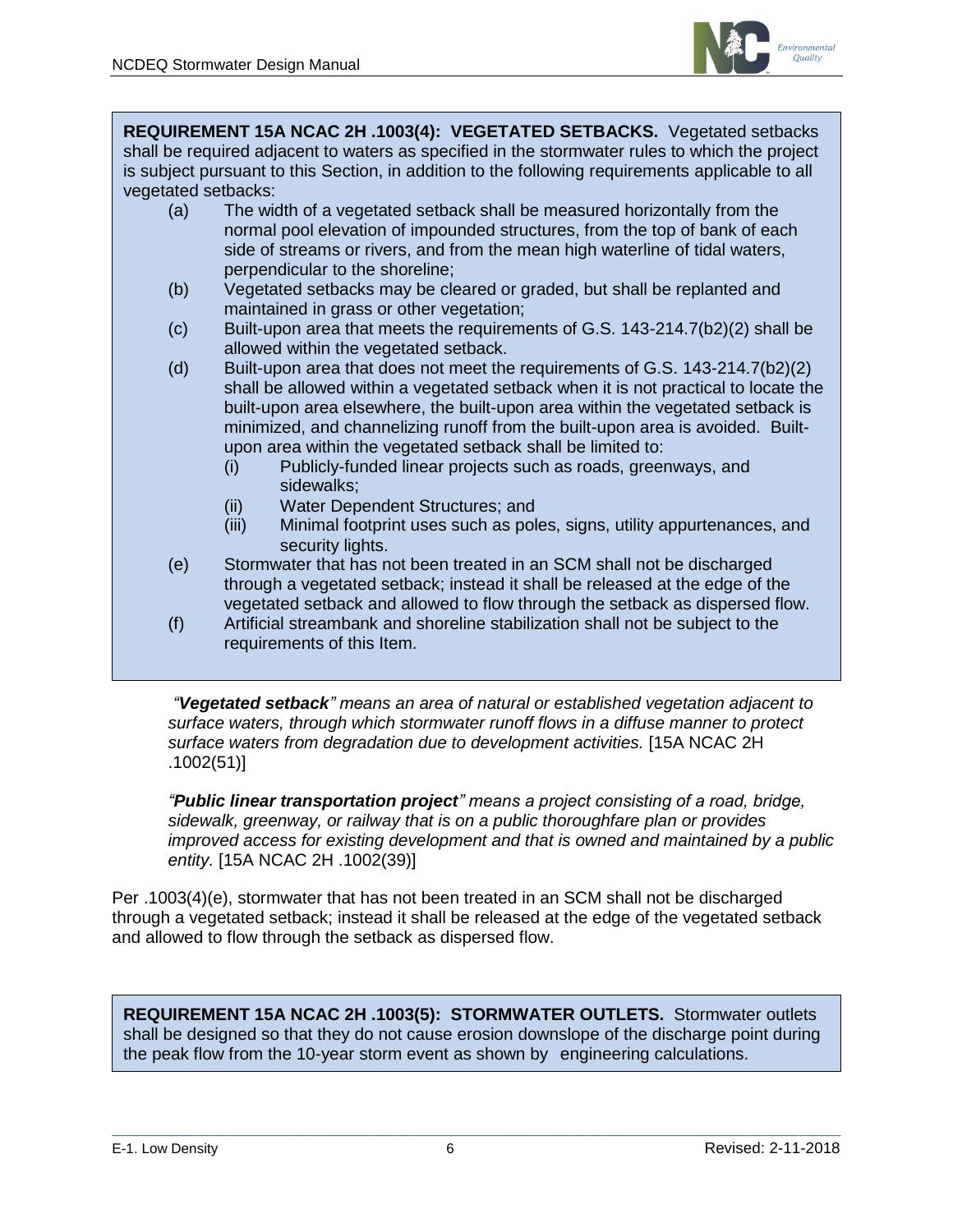

One resource for designing stormwater outlets that do not cause erosion is Chapter 6 of the [NC](https://ncdenr.s3.amazonaws.com/s3fs-public/Energy%20Mineral%20and%20Land%20Resources/Land%20Resources/Land%20Quality/Erosion%20and%20Sediment%20Control%20Planning%20and%20Design%20Manual/Chapter%206/E%26SC%20Manual%20Chapter%206%20Complete%20Rev.%20May%202013.pdf)  [Erosion and Sediment Control Planning and Design Manual.](https://ncdenr.s3.amazonaws.com/s3fs-public/Energy%20Mineral%20and%20Land%20Resources/Land%20Resources/Land%20Quality/Erosion%20and%20Sediment%20Control%20Planning%20and%20Design%20Manual/Chapter%206/E%26SC%20Manual%20Chapter%206%20Complete%20Rev.%20May%202013.pdf) Some of the relevant information is excerpted below.

#### *Figure 3: Outlet Protection Guidance from the NC Sediment and Erosion Control Manual, 2006, page 6.41.3*



#### Notes

- 1. L<sub>a</sub> is the length of the riprap apron.
- 2.  $d = 1.5$  times the maximum stone diameter but not less than  $6$ ".
- 3. In a well-defined channel extend the apron up the channel banks to an elevation of 6" above the maximum tailwater depth or to the top of the bank, whichever is less.
- 4. A filter blanket or filter fabric should be installed between the riprap and soil foundation.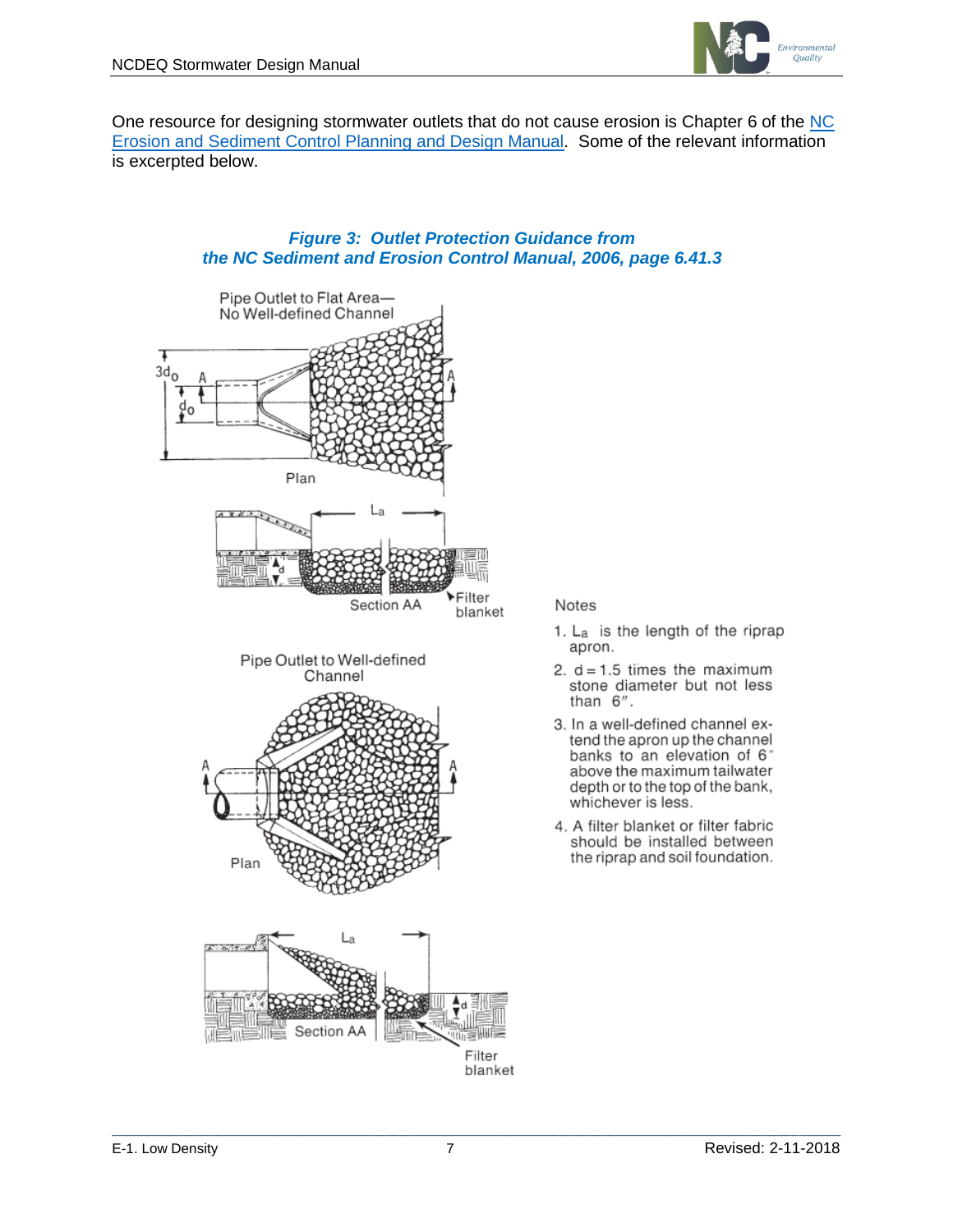

Additional guidance on outlet protection from the NC Erosion and Sediment Control Planning and Design Manual is as follows:

- 1. Ensure that the subgrade for the filter and riprap follows the required lines and grades shown in the plan. Compact any fill required in the subgrade to the density of the surrounding undisturbed material. Low areas in the subgrade on undisturbed soil may also be filled by increasing the riprap thickness.
- 2. The riprap and gravel filter must conform to the specified grading limits shown on the plans.
- 3. Filter cloth, when used, must meet design requirements and be properly protected from punching or tearing during installation. Repair any damage by removing the riprap and placing another piece of filter cloth over the damaged area. All connecting joints should overlap so the top layer is above the downstream layer a minimum of 1 foot. If the damage is extensive, replace the entire filter cloth.
- 4. Riprap may be placed by equipment, but take care to avoid damaging the filter.
- 5. The minimum thickness of the riprap should be 1.5 times the maximum stone diameter.
- 6. Riprap may be field stone or rough quarry stone. It should be hard, angular, highly weather-resistant and well graded.
- 7. Construct the apron on zero grade with no overfill at the end. Make the top of the riprap at the downstream end level with the receiving area or slightly below it.
- 8. Ensure that the apron is properly aligned with the receiving stream and preferably straight throughout its length. If a curve is needed to fit site conditions, place it in the upper section of the apron.
- 9. Immediately after construction, stabilize all disturbed areas with vegetation

**REQUIREMENT 15A NCAC 2H .1003(7): DEED RESTRICTIONS AND PROTECTIVE COVENANTS.** The permittee shall record deed restrictions and protective covenants prior to the issuance of a certificate of occupancy to ensure that projects will be maintained in perpetuity consistent with the plans and specifications approved by the permitting authority. For projects owned by public entities, the permittee shall have the option to incorporate specific restrictions and conditions into a facility management plan or another instrument in lieu of deed restrictions and protective covenants.

Sample deed restriction forms can be found on the [Stormwater Post-Construction Forms web](file:///C:/Users/Jay/Downloads/environmental%20requirements%20that%20might%20apply%20to%20a%20low%20density%20development%20project.%20%20Always%20check)  [page.](file:///C:/Users/Jay/Downloads/environmental%20requirements%20that%20might%20apply%20to%20a%20low%20density%20development%20project.%20%20Always%20check)

**REQUIREMENT 15A NCAC 2H .1003(8): COMPLIANCE WITH OTHER REGULATORY PROGRAMS.** Project designs shall comply with all other applicable requirements pursuant to G.S. 143-214.1, 143-214.5, 143-214.7, and 143-215.3(a)(1).

The information in this chapter is not an exhaustive summary of the environmental requirements that might apply to a low density development project. Always check applicable local government ordinances as well as other federal and state environmental regulations that might apply such as 404 Permit/401 Water Quality Certification, Riparian Buffer Programs, NPDES Wastewater, Water Supply Watershed Protection Program, etc.